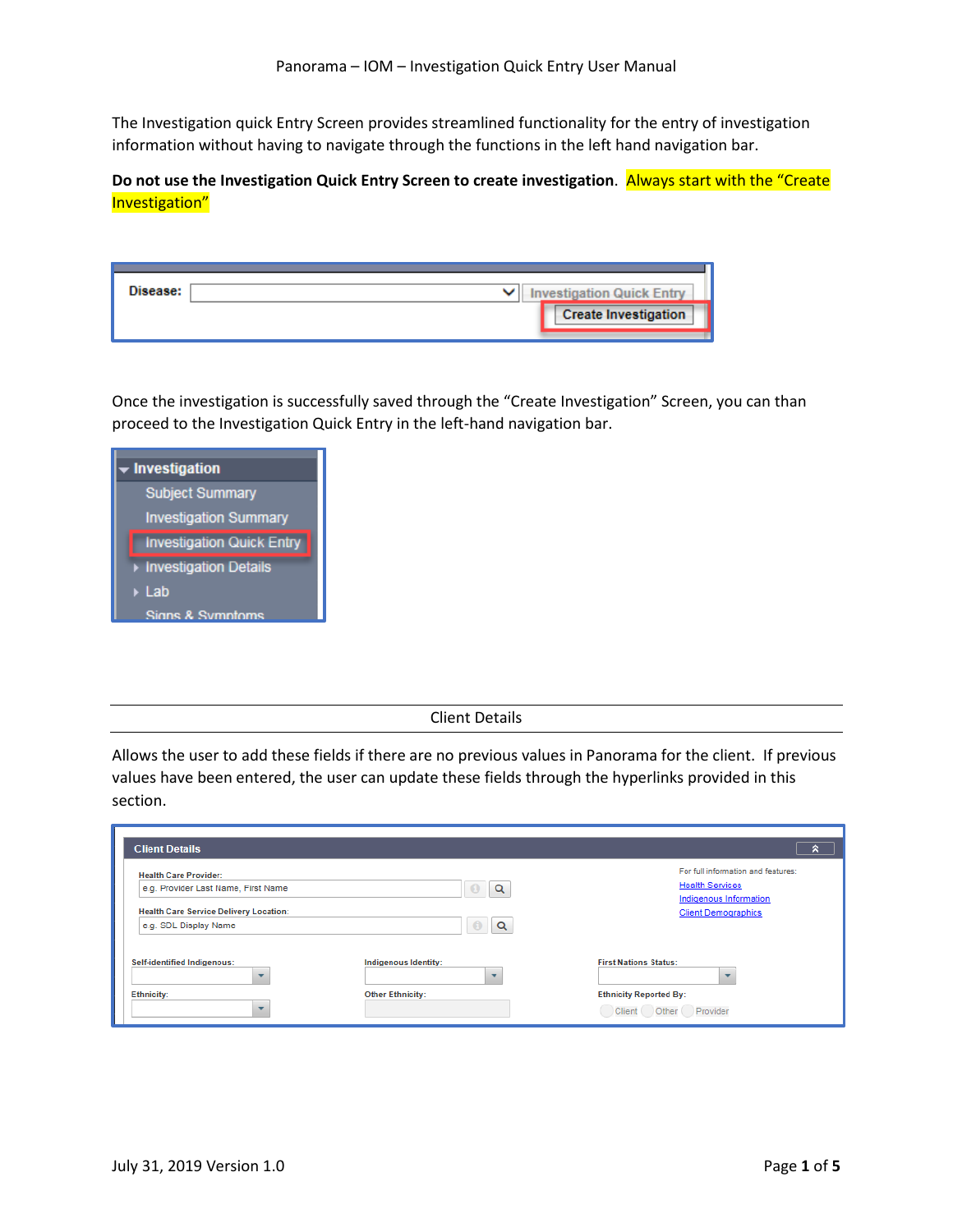Disease Details - **DO NOT USE**

**Do not complete this section through the Investigation Quick Entry Screen**. The investigation must be initially created through the "Create Investigation" screen. This information will then display only on the Investigation Quick Entry screen.

| <b>Disease Details</b>           |                                                                      |                                      | ✔<br>٨                                                                         |
|----------------------------------|----------------------------------------------------------------------|--------------------------------------|--------------------------------------------------------------------------------|
| * Primary Authority:<br>National | * Classification:<br>Case - Person Under Inve<br>$\overline{\nabla}$ | * Classification Date:<br>2019/06/10 | For full information and features:<br><b>Disease Summary</b>                   |
| * First Reporting Source:        | ● Provider Location Other                                            |                                      | Responsible Organization /<br>Investigator<br><b>Investigation Information</b> |
| Provider:                        | MARSHALL, Cindy Louise                                               | $\boldsymbol{\theta}$                |                                                                                |
| * Investigator Organization:     |                                                                      |                                      | * Investigator Workgroup:                                                      |
| Halifax Public Health Office     |                                                                      |                                      | IOM-Halifax PHO-Unmonitored                                                    |
| * Disposition:                   |                                                                      |                                      | * Report Date (Received):                                                      |
| Investigation in progress        |                                                                      |                                      | 2019/06/10                                                                     |
| Microorganism:                   |                                                                      |                                      |                                                                                |
| <b>Brucella</b>                  |                                                                      |                                      |                                                                                |

## **Signs and Symptoms**

Allows the user to provide a response to all the pre-set signs and symptoms.

Note:

- Additional signs and systems will need to be added through the full signs and symptoms functionality.
- Once you save on this screen all other updates to signs and symptoms will need to be updated through the full functionality.

| <b>Signs and Symptoms</b><br>R   |                          |                  |                   |                                 |  |  |
|----------------------------------|--------------------------|------------------|-------------------|---------------------------------|--|--|
|                                  |                          |                  |                   |                                 |  |  |
|                                  |                          |                  |                   | <b>Reset Signs and Symptoms</b> |  |  |
| Set Response                     |                          |                  |                   |                                 |  |  |
| Sign or Symptom -                | Response                 | Onset<br>Symptom | <b>Onset Date</b> | <b>Duration</b><br>(days)       |  |  |
| Abdominal pain/discomfort/cramps | $\overline{\phantom{a}}$ | I.               | yyyy/mm/dd        |                                 |  |  |
| Anorexia                         | $\ddot{}$                | L                | yyyy/mm/dd        |                                 |  |  |
| Asymptomatic                     | $\overline{\phantom{a}}$ | ٦                | yyyy/mm/dd        |                                 |  |  |
| <b>Bloody stool</b>              | $\overline{\phantom{a}}$ |                  | yyyy/mm/dd        |                                 |  |  |
| Chills                           | ÷                        |                  | yyyy/mm/dd        |                                 |  |  |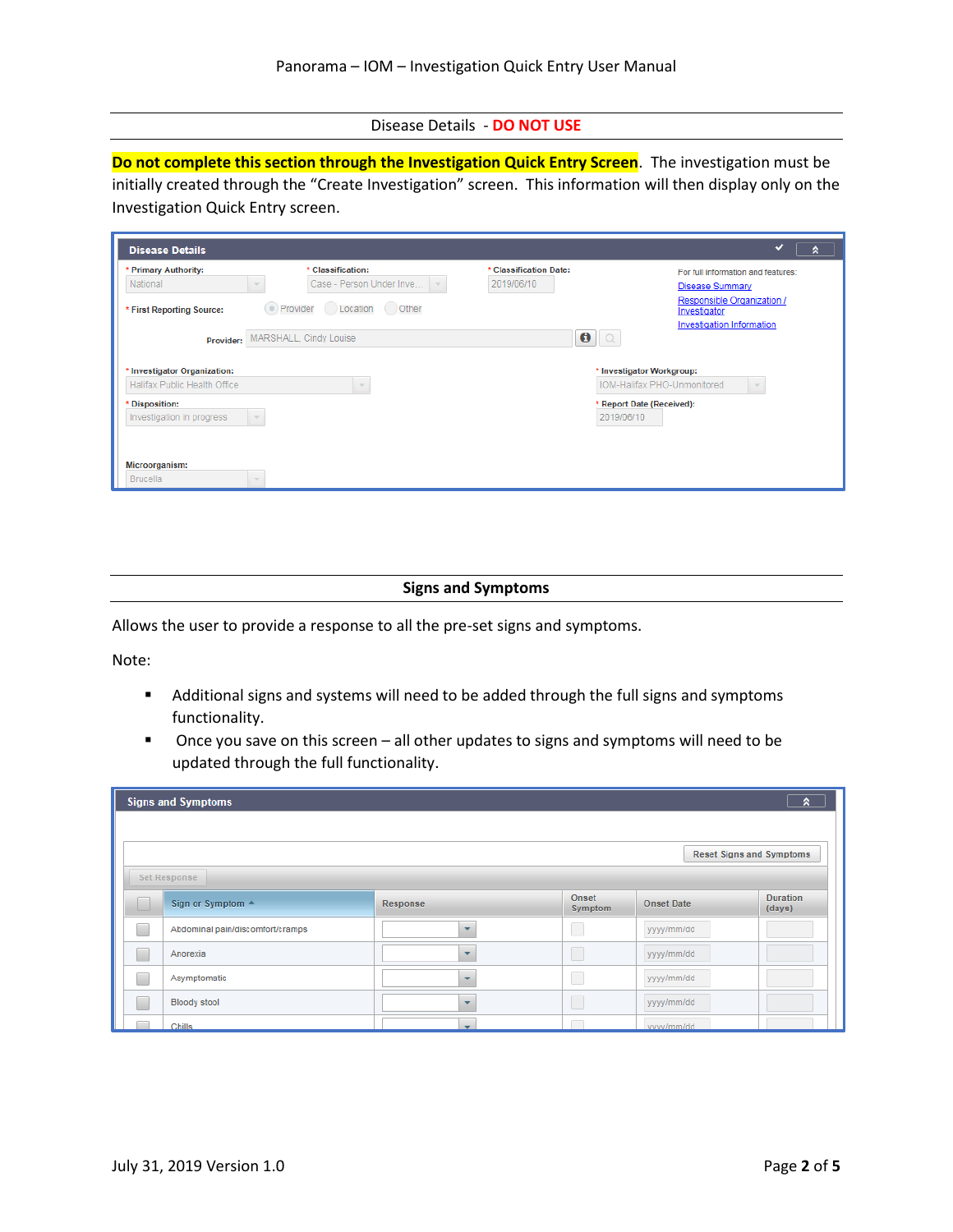## **Risk Factors**

Allows the user to set responses for preset risk factors that are not already pertinent to another investigation.

- Do not set a risk factor pertinent to inv from this screen. If a risk factors on this screen has a response, you will need to add for this investigation from the Risk Factor function in through the left-hand navigation bar.
- Once risk factors are set from this screen, all other updates to risk factors will need to be completed through the full functionality.

| <b>Risk Factors</b>                                                               |          |                               |           |                            |                           | ⋩                   |
|-----------------------------------------------------------------------------------|----------|-------------------------------|-----------|----------------------------|---------------------------|---------------------|
| <b>Set Response</b>                                                               |          |                               |           |                            | <b>Reset Risk Factors</b> |                     |
| Risk Factor                                                                       | Response | <b>Additional Information</b> | Frequency | <b>Effective From Date</b> | <b>Effective To Date</b>  | Pert.<br>to<br>Inv. |
| Behaviour -<br>Smoking /<br>vaping / use of<br>smoking<br>paraphernalia           | ٠        |                               |           | yyyy/mm/dd                 | yyyy/mm/dd                | □                   |
| Exposure -<br>Animal - contact<br>with pets, farm,<br>petting zoo, or<br>wildlife | ۰        |                               |           | yyyy/mm/dd                 | yyyy/mm/dd                | □                   |
| Exposure -<br>Contact - caring<br>for someone in<br>diapers/incontinent           | $\cdot$  |                               |           | yyyy/mm/dd                 | yyyy/mm/dd                | □                   |
| Exposure -<br>Contact -<br>contact with a                                         |          |                               |           | innulmmfeld                | www.lmm.ldd               |                     |

## **Exposure Summary**

Displays the exposure summary for the investigation. Allows user to update exposure events. If there are no exposure events, the user can navigate to the exposure summary functionality through the hyperlink.

|                        | <b>Exposure Summary</b>    |         |                           |                                           |                                              |                                             |                         |                          |                           |                           | ✓<br>a                                              |
|------------------------|----------------------------|---------|---------------------------|-------------------------------------------|----------------------------------------------|---------------------------------------------|-------------------------|--------------------------|---------------------------|---------------------------|-----------------------------------------------------|
|                        |                            |         |                           |                                           |                                              |                                             |                         |                          |                           |                           | For full information and features: Exposure Summary |
|                        | <b>Transmission Events</b> |         |                           |                                           |                                              |                                             |                         |                          |                           |                           | ✔<br>R.                                             |
| Update                 |                            |         |                           |                                           |                                              |                                             |                         |                          |                           |                           |                                                     |
| $\boldsymbol{\boxdot}$ | TE ID ↔                    |         | <b>Exposure Name</b><br>≎ | <b>Transmission</b><br>Start $\triangle$  | <b>Transmission</b><br>End $\Leftrightarrow$ |                                             | Setting Type $\Diamond$ |                          | Setting $\Leftrightarrow$ |                           | <b>No. of Contacts</b><br>≎                         |
| O                      | 187                        |         | quick entry testing       | 2019 Jun 03                               | 2019 Jun 07                                  |                                             | Household<br>residence  |                          |                           | $\mathbf{0}$              |                                                     |
|                        | <b>Acquisition Events</b>  |         |                           |                                           |                                              |                                             |                         |                          |                           |                           | ✔<br>இ                                              |
| Update                 |                            |         |                           |                                           |                                              |                                             |                         |                          |                           |                           |                                                     |
| AE ID ↔                |                            | TE ID ♦ | <b>Source Name</b><br>≎   | <b>Exposure</b><br>Name $\Leftrightarrow$ | <b>Acquisition</b><br>Start $\triangle$      | <b>Acquisition</b><br>End $\Leftrightarrow$ |                         | <b>Setting Type</b><br>≎ |                           | Setting $\Leftrightarrow$ | <b>Likely Source</b><br>≎                           |
| 256                    |                            |         |                           | <b>Direct Contact</b>                     | 2019 May 06                                  |                                             | 2019 May 10             | Health care<br>setting   | Hospital                  |                           |                                                     |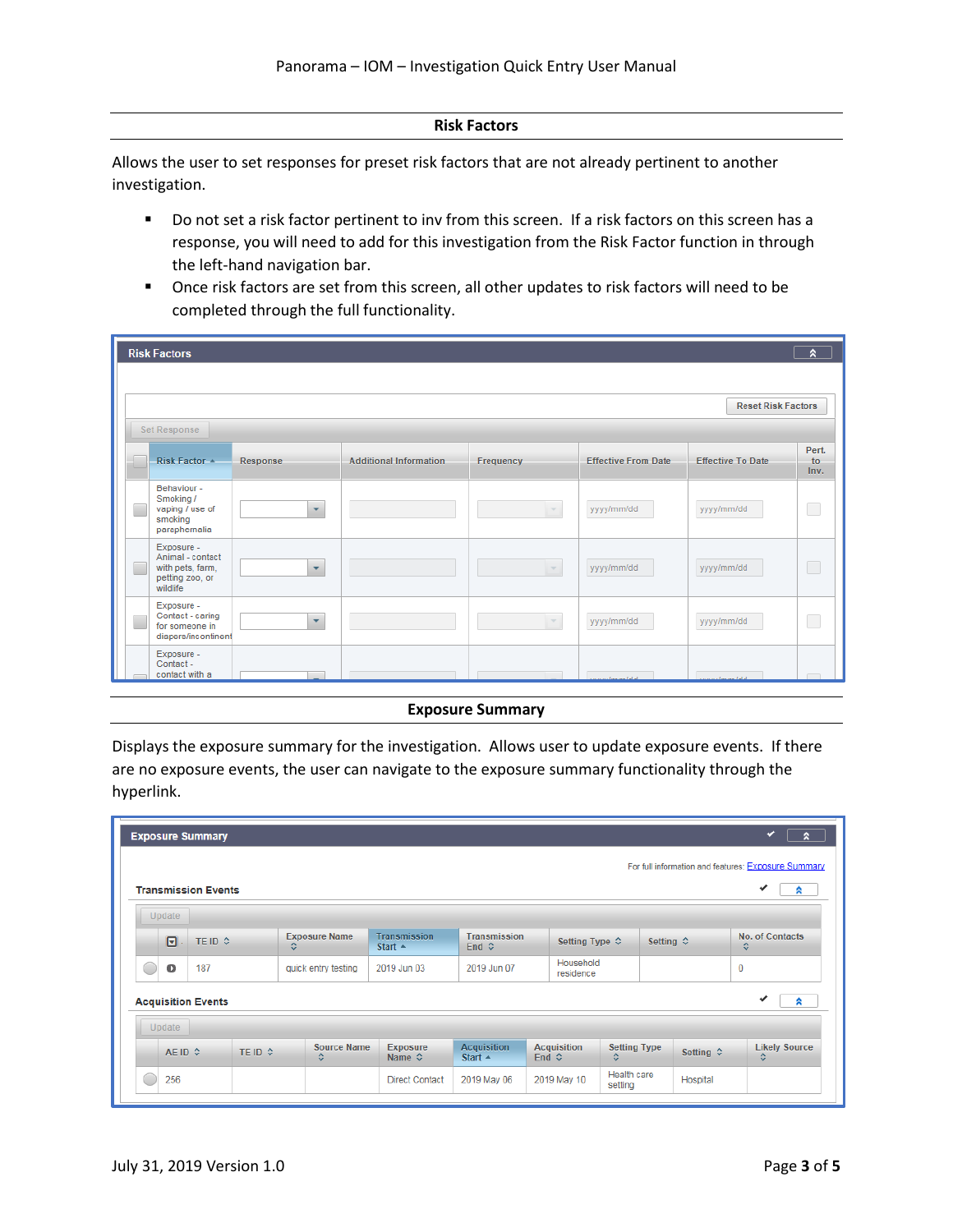User Defined Forms

IMPORTANT:

Complete other sections that you have started and save before completing the Food Questionnaire. If you do not save, you will lose the information you have entered.

For the diseases that use the Food User Defined Form, it will be available here. Click on the hyperlink to update or view.

| <b>User Defined Forms</b> |                                                          |
|---------------------------|----------------------------------------------------------|
| <b>Mandatory Forms:</b>   | For full information and features: Links and Attachments |
| <b>Food Questionnaire</b> |                                                          |

## Interventions

Displays interventions that have been recorded for the investigation.

| <b>Interventions</b> |             |             |                  |                    |                   |                            | a                                                       |
|----------------------|-------------|-------------|------------------|--------------------|-------------------|----------------------------|---------------------------------------------------------|
|                      |             |             |                  |                    |                   |                            | For full information and features: Intervention Summary |
|                      |             |             |                  |                    |                   |                            | <b>Reset Interventions</b>                              |
| Performed            | <b>Type</b> | Sub Type    | <b>Outcome</b>   | <b>Disposition</b> | <b>Start Date</b> | <b>Next Follow Up Date</b> | <b>Follow Up</b><br>Workgroup                           |
| $\checkmark$         | Education/c | Education/c | Do Not<br>$\sim$ |                    | 2019/07/10        | yyyy/mm/dd                 |                                                         |

|  |  | Outcomes |  |
|--|--|----------|--|
|--|--|----------|--|

Allows the user to record outcomes against the investigation. Multiple outcomes can be recorded at the same time.

| <b>Outcomes</b>    |                      |                                   |                      |                        |            | я                                           |
|--------------------|----------------------|-----------------------------------|----------------------|------------------------|------------|---------------------------------------------|
|                    |                      |                                   |                      |                        |            | For full information and features: Outcomes |
|                    | <b>Outcome Date:</b> |                                   | <b>Outcome Date:</b> |                        |            |                                             |
| Alive-Hospitalized | yyyy/mm/dd           |                                   | yyyy/mm/dd           |                        | yyyy/mm/dd | Recovered                                   |
|                    |                      | Alive-Hospitalized-ICU            |                      | Alive-Not Hospitalized |            |                                             |
| yyyy/mm/dd         | Unknown              | yyyy/mm/dd                        |                      |                        |            |                                             |
| Other              | yyyy/mm/dd           | <b>Other Outcome Description:</b> |                      |                        |            |                                             |
|                    |                      |                                   |                      |                        |            |                                             |
|                    |                      |                                   |                      |                        |            |                                             |